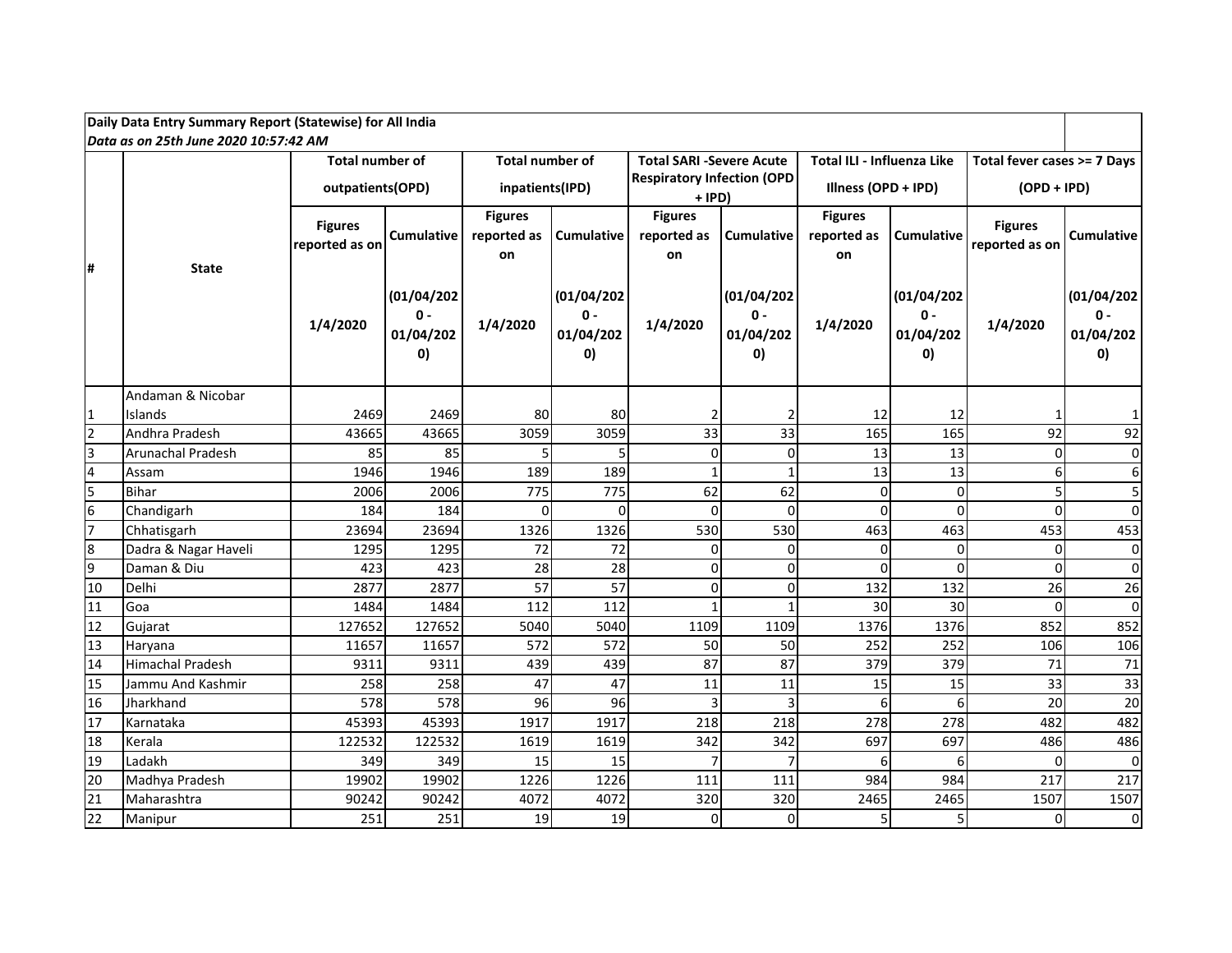|              |                      | <b>Total number of</b>           |                                                            | <b>Total number of</b>              |                                                  | <b>Total SARI -Severe Acute</b>             |                                                  | <b>Total ILI - Influenza Like</b>   |                                                                 | Total fever cases >= 7 Days      |                                                            |
|--------------|----------------------|----------------------------------|------------------------------------------------------------|-------------------------------------|--------------------------------------------------|---------------------------------------------|--------------------------------------------------|-------------------------------------|-----------------------------------------------------------------|----------------------------------|------------------------------------------------------------|
|              |                      | outpatients (OPD)                |                                                            | inpatients(IPD)                     |                                                  | <b>Respiratory Infection (OPD</b><br>+ IPD) |                                                  | Illness (OPD + IPD)                 |                                                                 | $(OPD + IPD)$                    |                                                            |
| l#           | <b>State</b>         | <b>Figures</b><br>reported as on | Cumulative                                                 | <b>Figures</b><br>reported as<br>on | <b>Cumulative</b>                                | <b>Figures</b><br>reported as<br>on         | <b>Cumulative</b>                                | <b>Figures</b><br>reported as<br>on | <b>Cumulative</b>                                               | <b>Figures</b><br>reported as on | Cumulative                                                 |
|              |                      | 1/4/2020                         | (01/04/202)<br>$\mathbf{0}$ -<br>01/04/202<br>$\mathbf{0}$ | 1/4/2020                            | (01/04/202)<br>$\mathbf{0}$ -<br>01/04/202<br>O) | 1/4/2020                                    | (01/04/202)<br>$\mathbf{0}$ -<br>01/04/202<br>O) | 1/4/2020                            | (01/04/202)<br>$\mathbf{0}$ -<br>01/04/202<br>$\vert 0 \rangle$ | 1/4/2020                         | (01/04/202)<br>$\mathbf{0}$ -<br>01/04/202<br>$\mathbf{0}$ |
| 23           | Meghalaya            | 742                              | 742                                                        | 73                                  | 73                                               | 0                                           | ი                                                | 17                                  | 17                                                              |                                  | 01                                                         |
| 24           | Mizoram              |                                  |                                                            |                                     |                                                  | $\Omega$                                    |                                                  | $\Omega$                            |                                                                 |                                  | $\Omega$                                                   |
| 25           | Nagaland             | 234                              | 234                                                        | 24                                  | 24                                               | 0                                           |                                                  | 0                                   |                                                                 |                                  | $\overline{0}$                                             |
| 26           | Odisha               | 112734                           | 112734                                                     | 7074                                | 7074                                             | 205                                         | 205                                              | 1822                                | 1822                                                            | 449                              | 449                                                        |
| 27           | Puducherry           | 7852                             | 7852                                                       | 54                                  | 54                                               | 13                                          | 13                                               | 190                                 | 190                                                             | 22                               | 22                                                         |
| 28           | Puniab               | 7572                             | 7572                                                       | 239                                 | 239                                              | 17                                          | 17                                               | 381                                 | 381                                                             | 15                               | 15                                                         |
| 29           | Rajasthan            | 12131                            | 12131                                                      | 230                                 | 230                                              | 10                                          | 10                                               | 1746                                | 1746                                                            | 77                               | 77                                                         |
| 30           | <b>Sikkim</b>        | 383                              | 383                                                        | 12                                  | 12                                               | $\Omega$                                    | ი                                                | 10 <sup>1</sup>                     | 10 <sup>1</sup>                                                 | 17                               | 17                                                         |
| 31           | <b>Tamil Nadu</b>    | 125237                           | 125237                                                     | 5190                                | 5190                                             | 136                                         | 136                                              | 766                                 | 766                                                             | 844                              | 844                                                        |
| 32           | Telangana            | 6084                             | 6084                                                       | 189                                 | 189                                              | 12                                          | 12                                               | 61                                  | 61                                                              | 66                               | 66                                                         |
| 33           | Tripura              | 5346                             | 5346                                                       | 613                                 | 613                                              | 75                                          | 75                                               | 157                                 | 157                                                             | 31                               | 31                                                         |
| 34           | Uttarakhand          | 3357                             | 3357                                                       | 186                                 | 186                                              | 41                                          | 41                                               | 129                                 | 129                                                             | 95                               | 95                                                         |
| 35           | <b>Uttar Pradesh</b> | 9677                             | 9677                                                       | 1244                                | 1244                                             | 405                                         | 405                                              | 200                                 | 200                                                             | 427                              | 427                                                        |
| <b>Total</b> |                      | 799609                           | 799609                                                     | 35894                               | 35894                                            | 3801                                        | 3801                                             | 12770                               | 12770                                                           | 6400                             | 6400                                                       |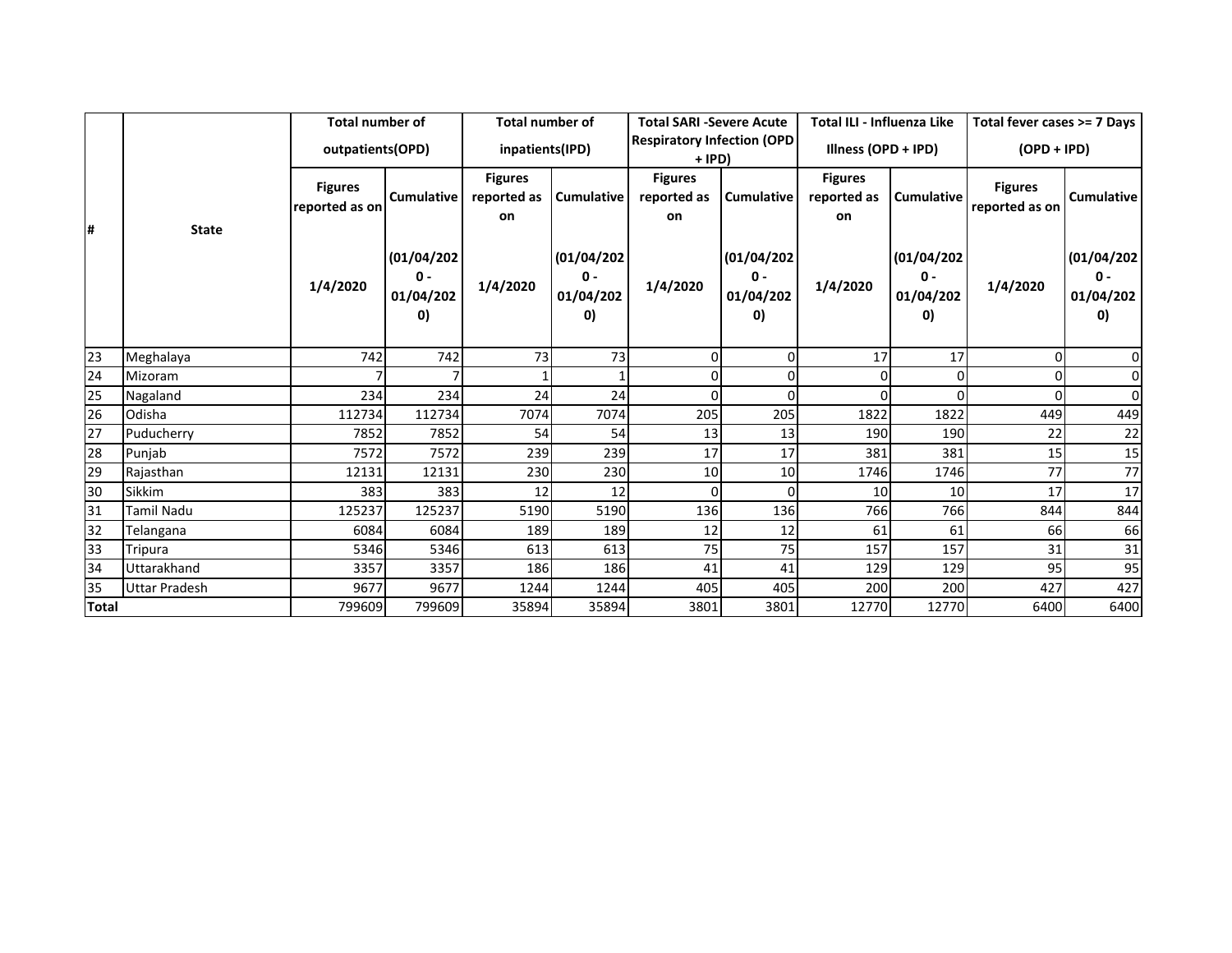| Daily Data Entry Summary Report (Statewise) for All India |                                        |                        |                            |                        |                            |                                             |                            |                     |                            |                             |                            |  |  |
|-----------------------------------------------------------|----------------------------------------|------------------------|----------------------------|------------------------|----------------------------|---------------------------------------------|----------------------------|---------------------|----------------------------|-----------------------------|----------------------------|--|--|
|                                                           | lData as on 25th June 2020 10:57:42 AM |                        |                            |                        |                            |                                             |                            |                     |                            |                             |                            |  |  |
|                                                           |                                        | <b>Total number of</b> |                            | <b>Total number of</b> |                            | <b>Total SARI -Severe Acute</b>             |                            |                     | Total ILI - Influenza Like | Total fever cases >= 7 Days |                            |  |  |
|                                                           |                                        |                        | outpatients(OPD)           |                        | inpatients(IPD)            | <b>Respiratory Infection (OPD</b><br>+ IPD) |                            | Illness (OPD + IPD) |                            | $(OPD + IPD)$               |                            |  |  |
|                                                           |                                        | <b>Figures</b>         |                            | <b>Figures</b>         |                            | <b>Figures</b>                              |                            | <b>Figures</b>      |                            | <b>Figures</b>              |                            |  |  |
| l#                                                        | State                                  | reported as            | <b>Cumulative</b>          | reported as            | <b>Cumulative</b>          | reported as                                 | <b>Cumulative</b>          | reported as         | <b>Cumulative</b>          | reported as                 | Cumulative                 |  |  |
|                                                           |                                        | on                     |                            | on                     |                            | on                                          |                            | on                  |                            | on                          |                            |  |  |
|                                                           |                                        | 30/04/2020             | (01/04/2020<br>30/04/2020) | 30/04/2020             | (01/04/2020<br>30/04/2020) | 30/04/2020                                  | (01/04/2020<br>30/04/2020) | 30/04/2020          | (01/04/2020<br>30/04/2020) | 30/04/2020                  | (01/04/2020<br>30/04/2020) |  |  |
| $\overline{1}$                                            | Andaman & Nicobar Islands              | 2480                   | 62558                      | 97                     | 2766                       | 1                                           | 32                         | 21                  | 363                        |                             | 25                         |  |  |
| $\overline{2}$                                            | Andhra Pradesh                         | 73459                  | 1951061                    | 4781                   | 128622                     | 90                                          | 4141                       | 169                 | 7875                       | 136                         | 7844                       |  |  |
| 3                                                         | Arunachal Pradesh                      | 128                    | 2790                       | 3                      | 126                        | $\mathbf{1}$                                | $\Lambda$                  | 4                   | 141                        | $\Omega$                    |                            |  |  |
| $\overline{4}$                                            | Assam                                  | 24855                  | 338423                     | 1591                   | 29383                      | 35                                          | 1226                       | 283                 | 5719                       | 239                         | 4343                       |  |  |
| 5                                                         | Bihar                                  | 6561                   | 140347                     | 1665                   | 36661                      | 275                                         | 4168                       | 39                  | 471                        | 25                          | 238                        |  |  |
| $\boldsymbol{6}$                                          | Chandigarh                             | 3630                   | 71517                      | 213                    | 5049                       | 57                                          | 900                        | 220                 | 5462                       | 89                          | 1479                       |  |  |
| 7                                                         | Chhatisgarh                            | 28320                  | 692586                     | 2026                   | 50203                      | 327                                         | 12515                      | 370                 | 12898                      | 565                         | 16212                      |  |  |
| 8                                                         | Dadra & Nagar Haveli                   | 2353                   | 47424                      | 109                    | 2508                       | $\mathbf 0$                                 | 31                         | 16                  | 532                        | 5                           | 103                        |  |  |
| 9                                                         | Daman & Diu                            | 781                    | 9584                       | $\overline{9}$         | 147                        | $\Omega$                                    | $\mathbf 0$                | 6                   | 179                        | $\Omega$                    | $\Omega$                   |  |  |
| 10                                                        | Delhi                                  | 24835                  | 427940                     | 1329                   | 16119                      | 116                                         | 2469                       | 1534                | 36042                      | 446                         | 6435                       |  |  |
| 11                                                        | Goa                                    | 3210                   | 67453                      | 166                    | 4908                       | 19                                          | 301                        | 51                  | 1393                       | 10                          | 380                        |  |  |
| 12                                                        | Gujarat                                | 108502                 | 3214208                    | 6234                   | 161800                     | 1146                                        | 35151                      | 2294                | 66609                      | 1302                        | 31399                      |  |  |
| 13                                                        | Haryana                                | 42068                  | 713806                     | 1931                   | 30186                      | 435                                         | 7138                       | 1685                | 33927                      | 517                         | 11039                      |  |  |
| 14                                                        | <b>Himachal Pradesh</b>                | 15389                  | 250976                     | 623                    | 14767                      | 109                                         | 2060                       | 798                 | 13465                      | 114                         | 24070                      |  |  |
| 15                                                        | Jammu And Kashmir                      | 263                    | 7637                       | 39                     | 1625                       | $\mathbf 0$                                 | 26                         | 0                   | 17                         | $\Omega$                    | 47                         |  |  |
| 16                                                        | Jharkhand                              | 2779                   | 31383                      | 350                    | 4612                       | 53                                          | 736                        | 139                 | 1175                       | 96                          | 1030                       |  |  |
| 17                                                        | Karnataka                              | 108130                 | 2327032                    | 4756                   | 107282                     | 375                                         | 10001                      | 1255                | 31487                      | 1561                        | 39119                      |  |  |
| 18                                                        | Kerala                                 | 158547                 | 4140008                    | 3101                   | 67008                      | 604                                         | 17095                      | 835                 | 21037                      | 517                         | 17789                      |  |  |
| 19                                                        | Ladakh                                 | 414                    | 11113                      | 17                     | 595                        | $\overline{4}$                              | 132                        | 15                  | 271                        | $\mathbf 0$                 | 19                         |  |  |
| 20                                                        | Lakshadweep                            | 456                    | 11295                      | $\Delta$               | 168                        | 11                                          | 104                        | 4                   | 48                         | 5                           | 81                         |  |  |
| 21                                                        | Madhya Pradesh                         | 15003                  | 446724                     | 1410                   | 40250                      | 73                                          | 1741                       | 408                 | 16170                      | 207                         | 5658                       |  |  |
| 22                                                        | Maharashtra                            | 112711                 | 3023500                    | 6522                   | 166083                     | 430                                         | 12244                      | 3403                | 98451                      | 1841                        | 50001                      |  |  |
| 23                                                        | Manipur                                | 1149                   | 21065                      | 55                     | 1410                       | $\mathbf 0$                                 | 23                         | $\overline{7}$      | 313                        | $\overline{7}$              | 129                        |  |  |
| 24                                                        | Meghalaya                              | 4658                   | 64626                      | 479                    | 7761                       | 30                                          | 581                        | 337                 | 5339                       | 33                          | 479                        |  |  |
| 25                                                        | Mizoram                                | 2377                   | 30114                      | 349                    | 6850                       | $\overline{3}$                              | 39                         | 5                   | 93                         | 16                          | 497                        |  |  |
| 26                                                        | Nagaland                               | 1068                   | 15452                      | 192                    | 2234                       | $\mathcal{P}$                               | 49                         | 18                  | 268                        | 10                          | 263                        |  |  |
| 27                                                        | Odisha                                 | 116690                 | 3176530                    | 7110                   | 195803                     | 151                                         | 6502                       | 1847                | 66092                      | 452                         | 15283                      |  |  |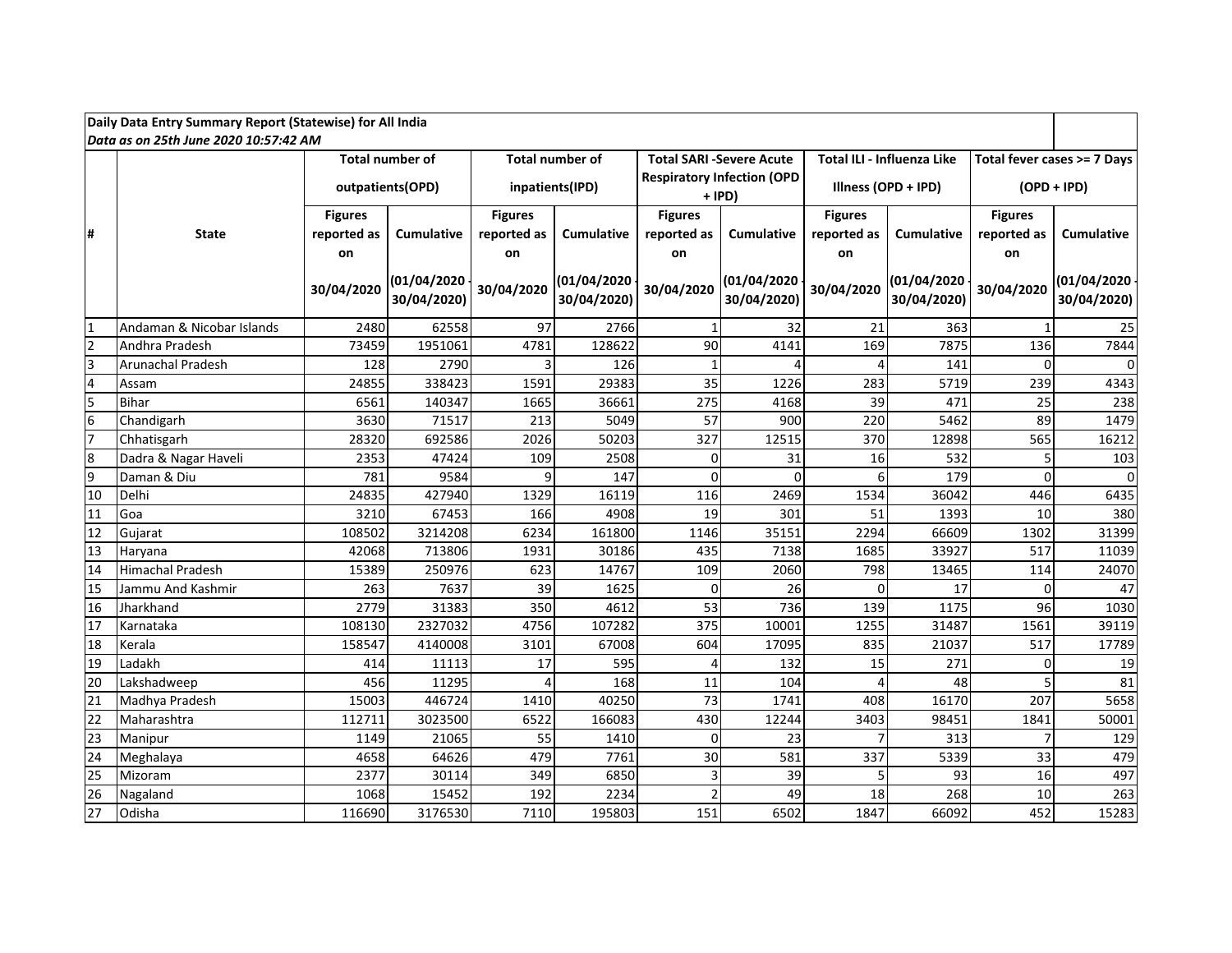|       |               | Total number of<br>outpatients (OPD) |                                | <b>Total number of</b><br>inpatients(IPD) |                                    | <b>Total SARI -Severe Acute</b><br><b>Respiratory Infection (OPD</b><br>+ IPD) |                                                                   | Total ILI - Influenza Like<br>Illness (OPD + IPD) |                                | Total fever cases >= 7 Days |                             |
|-------|---------------|--------------------------------------|--------------------------------|-------------------------------------------|------------------------------------|--------------------------------------------------------------------------------|-------------------------------------------------------------------|---------------------------------------------------|--------------------------------|-----------------------------|-----------------------------|
|       |               |                                      |                                |                                           |                                    |                                                                                |                                                                   |                                                   |                                | $(OPD + IPD)$               |                             |
|       |               | <b>Figures</b>                       |                                | <b>Figures</b>                            |                                    | <b>Figures</b>                                                                 |                                                                   | <b>Figures</b>                                    |                                | <b>Figures</b>              |                             |
| #     | <b>State</b>  | reported as                          | <b>Cumulative</b>              | reported as                               | <b>Cumulative</b>                  | reported as                                                                    | <b>Cumulative</b>                                                 | reported as                                       | <b>Cumulative</b>              | reported as                 | Cumulative                  |
|       |               | on                                   |                                | on                                        |                                    | on                                                                             |                                                                   | on                                                |                                | on                          |                             |
|       |               | 30/04/2020                           | $(01/04/2020 -$<br>30/04/2020) | 30/04/2020                                | $(01/04/2020 \cdot$<br>30/04/2020) |                                                                                | $\left  \frac{130}{04/2020} \right $ (01/04/2020 )<br>30/04/2020) | 30/04/2020                                        | $(01/04/2020 -$<br>30/04/2020) | 30/04/2020                  | (01/04/2020)<br>30/04/2020) |
| 28    | Puducherry    | 8020                                 | 214154                         | 90                                        | 2048                               |                                                                                | 131                                                               | 153                                               | 4383                           | 20                          | 482                         |
| 29    | Punjab        | 33216                                | 713540                         | 1293                                      | 25835                              | 131                                                                            | 2832                                                              | 1311                                              | 30244                          | 192                         | 5329                        |
| 30    | Rajasthan     | 209438                               | 3457544                        | 10512                                     | 113465                             | 5203                                                                           | 75968                                                             | 13242                                             | 299067                         | 7491                        | 58927                       |
| 31    | Sikkim        | 1588                                 | 30174                          | 240                                       | 4478                               | 19                                                                             | 264                                                               | 33                                                | 938                            | 29                          | 692                         |
| 32    | Tamil Nadu    | 170660                               | 3978456                        | 23674                                     | 255952                             | 1412                                                                           | 5382                                                              | 21613                                             | 36578                          | 12277                       | 41028                       |
| 33    | Telangana     | 21646                                | 398120                         | 858                                       | 16058                              | 422                                                                            | 6926                                                              | 235                                               | 6565                           | 214                         | 4771                        |
| 34    | Tripura       | 6210                                 | 129440                         | 805                                       | 18063                              | 27                                                                             | 1160                                                              | 91                                                | 2830                           | 32                          | 756                         |
| 35    | Uttarakhand   | 6547                                 | 129160                         | 308                                       | 6091                               | 40                                                                             | 1335                                                              | 129                                               | 3806                           | 132                         | 3686                        |
| 36    | Uttar Pradesh | 41377                                | 903816                         | 4740                                      | 120085                             | 569                                                                            | 22100                                                             | 1189                                              | 36585                          | 3202                        | 74054                       |
| Total |               | 1359518                              | 31251556                       | 87681                                     | 1647001                            | 12177                                                                          | 235507                                                            | 53759                                             | 846833                         | 31783                       | 423687                      |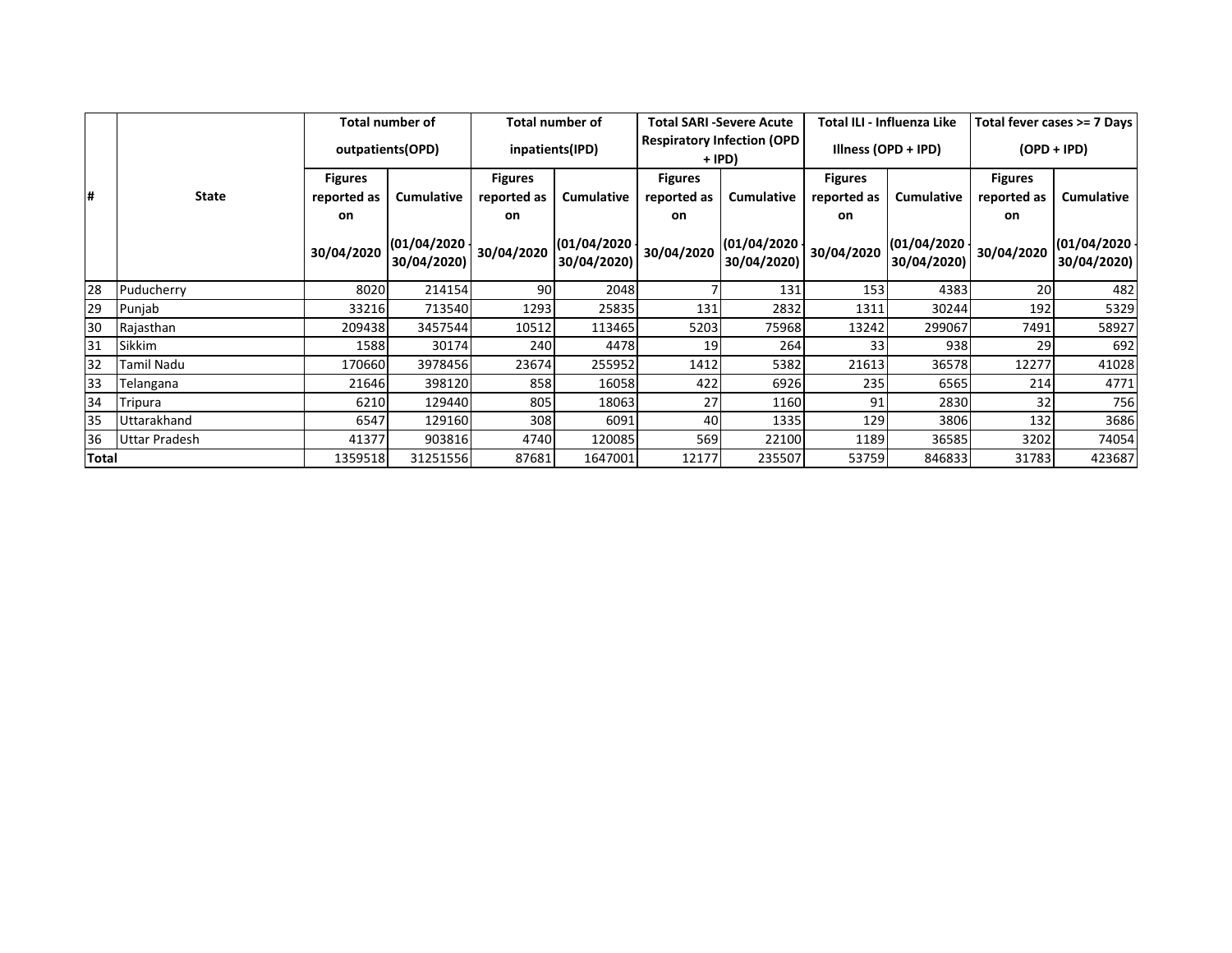|                                                                                                                                                 | Daily Data Entry Summary Report (Statewise) for All India |                                     |                       |                                     |                       |                                     |                              |                                     |                       |                                     |                        |  |  |  |
|-------------------------------------------------------------------------------------------------------------------------------------------------|-----------------------------------------------------------|-------------------------------------|-----------------------|-------------------------------------|-----------------------|-------------------------------------|------------------------------|-------------------------------------|-----------------------|-------------------------------------|------------------------|--|--|--|
| Data as on 25th June 2020 10:57:42 AM<br><b>Total number of</b><br><b>Total number of</b><br><b>Total SARI -Severe</b><br>Total ILI - Influenza |                                                           |                                     |                       |                                     |                       |                                     |                              |                                     |                       |                                     |                        |  |  |  |
|                                                                                                                                                 |                                                           |                                     |                       |                                     |                       |                                     |                              |                                     |                       |                                     | Total fever cases >= 7 |  |  |  |
|                                                                                                                                                 |                                                           |                                     | outpatients(OPD)      |                                     | inpatients(IPD)       |                                     | <b>Respiratory Infection</b> |                                     | Illness (OPD + IPD)   | $(OPD + IPD)$                       |                        |  |  |  |
| #                                                                                                                                               | <b>State</b>                                              | <b>Figures</b><br>reported<br>as on | <b>Cumulativ</b><br>e | <b>Figures</b><br>reported<br>as on | <b>Cumulativ</b><br>e | <b>Figures</b><br>reported<br>as on | <b>Cumulativ</b><br>e        | <b>Figures</b><br>reported<br>as on | <b>Cumulativ</b><br>e | <b>Figures</b><br>reported<br>as on | <b>Cumulativ</b><br>e  |  |  |  |
|                                                                                                                                                 |                                                           |                                     | (01/04/20)            |                                     | (01/04/20)            |                                     | (01/04/20)                   |                                     | (01/04/20)            |                                     | (01/04/20)             |  |  |  |
|                                                                                                                                                 |                                                           | 31/05/202                           | $20 -$                | 31/05/202                           | $20 -$                | 31/05/202                           | $20 -$                       | 31/05/202                           | $20 -$                | 31/05/202                           | $20 -$                 |  |  |  |
|                                                                                                                                                 |                                                           | 0                                   | 31/05/202             | 0                                   | 31/05/202             | $\mathbf{0}$                        | 31/05/202                    | 0                                   | 31/05/202             | 0                                   | 31/05/202              |  |  |  |
|                                                                                                                                                 |                                                           |                                     | 0)                    |                                     | $\mathbf{0}$          |                                     | 0)                           |                                     | 0)                    |                                     | $\mathbf{0}$           |  |  |  |
| $\mathbf{1}$                                                                                                                                    | Andaman & Nicobar Islands                                 | 342                                 | 142417                | 83                                  | 5900                  | $\Omega$                            | 91                           | 3                                   | 659                   | $\Omega$                            | 29                     |  |  |  |
| $\overline{2}$                                                                                                                                  | Andhra Pradesh                                            | 45754                               | 4459606               | 3871                                | 296771                | 74                                  | 7431                         | 46                                  | 11161                 | 50                                  | 12927                  |  |  |  |
| 3                                                                                                                                               | Arunachal Pradesh                                         | 35                                  | 12573                 | 20                                  | 811                   | $\Omega$                            | 18                           | $\overline{2}$                      | 439                   | $\mathbf{1}$                        | 102                    |  |  |  |
| $\overline{4}$                                                                                                                                  | Assam                                                     | 2844                                | 841796                | 1326                                | 78362                 | 5                                   | 1954                         | 17                                  | 10497                 | 18                                  | 8856                   |  |  |  |
| 5                                                                                                                                               | <b>Bihar</b>                                              | 12273                               | 629397                | 2644                                | 131753                | 376                                 | 19951                        | 41                                  | 2599                  | 22                                  | 2746                   |  |  |  |
| 6                                                                                                                                               | Chandigarh                                                | $\Omega$                            | 76319                 | 0                                   | 5313                  | $\Omega$                            | 965                          | $\Omega$                            | 5779                  | $\mathbf 0$                         | 1593                   |  |  |  |
| $\overline{7}$                                                                                                                                  | Chhatisgarh                                               | 3177                                | 1415088               | 1314                                | 112312                | 35                                  | 19330                        | 34                                  | 19882                 | 80                                  | 27009                  |  |  |  |
| 8                                                                                                                                               | Dadra & Nagar Haveli                                      | 282                                 | 111735                | 40                                  | 5284                  | $\Omega$                            | 31                           | 0                                   | 717                   | $\mathbf 0$                         | 223                    |  |  |  |
| $\overline{9}$                                                                                                                                  | Daman & Diu                                               | 17                                  | 29226                 | $\mathbf{1}$                        | 272                   | $\Omega$                            | $\Omega$                     | $\Omega$                            | 405                   | $\Omega$                            | $\Omega$               |  |  |  |
| 10                                                                                                                                              | Delhi                                                     | 2157                                | 995212                | 1077                                | 51289                 | 56                                  | 4883                         | 587                                 | 70567                 | 860                                 | 27013                  |  |  |  |
| 11                                                                                                                                              | Goa                                                       | 1066                                | 176121                | 172                                 | 10900                 | 5                                   | 979                          | $\overline{2}$                      | 2021                  | $\overline{4}$                      | 649                    |  |  |  |
| 12                                                                                                                                              | Gujarat                                                   | 26551                               | 6211027               | 3852                                | 358244                | 219                                 | 59914                        | 831                                 | 121136                | 576                                 | 63311                  |  |  |  |
| 13                                                                                                                                              | Haryana                                                   | 6203                                | 1919720               | 1218                                | 79984                 | 32                                  | 16904                        | 274                                 | 67721                 | 64                                  | 22836                  |  |  |  |
| 14                                                                                                                                              | <b>Himachal Pradesh</b>                                   | 1099                                | 694618                | 498                                 | 38325                 | 12                                  | 4040                         | 634                                 | 33782                 | $\overline{7}$                      | 26071                  |  |  |  |
| 15                                                                                                                                              | Jammu And Kashmir                                         | 2435                                | 155480                | 286                                 | 11444                 | 11                                  | 771                          | 21                                  | 1138                  | 27                                  | 1505                   |  |  |  |
| 16                                                                                                                                              | Jharkhand                                                 | 1816                                | 202447                | 667                                 | 26847                 | 166                                 | 4177                         | 15                                  | 3950                  | 34                                  | 3546                   |  |  |  |
| 17                                                                                                                                              | Karnataka                                                 | 39989                               | 5182702               | 2879                                | 253420                | 478                                 | 25364                        | 438                                 | 56962                 | 489                                 | 74586                  |  |  |  |
| 18                                                                                                                                              | Kerala                                                    | 57592                               | 8854586               | 3276                                | 171157                | 189                                 | 33368                        | 294                                 | 43939                 | 313                                 | 34357                  |  |  |  |
| 19                                                                                                                                              | Ladakh                                                    | 217                                 | 30428                 | 18                                  | 1986                  | $\Omega$                            | 318                          | 5                                   | 683                   | $\mathbf 0$                         | 101                    |  |  |  |
| 20                                                                                                                                              | Lakshadweep                                               | 57                                  | 30913                 | 10                                  | 589                   |                                     | 512                          | $\mathbf{0}$                        | 166                   | $\mathsf{q}$                        | 284                    |  |  |  |
| 21                                                                                                                                              | Madhya Pradesh                                            | 15126                               | 1456428               | 3124                                | 135190                | 104                                 | 7197                         | 430                                 | 43345                 | 284                                 | 22478                  |  |  |  |
| $\overline{22}$                                                                                                                                 | Maharashtra                                               | 26679                               | 6911052               | 4264                                | 362069                | 381                                 | 26995                        | 988                                 | 189257                | 352                                 | 95011                  |  |  |  |
| 23                                                                                                                                              | Manipur                                                   | 516                                 | 59323                 | 50                                  | 3337                  | $\Omega$                            | 45                           | 8                                   | 715                   | 0                                   | 320                    |  |  |  |
| 24                                                                                                                                              | Meghalaya                                                 | 968                                 | 217640                | 461                                 | 24917                 |                                     | 1328                         | 15                                  | 13624                 | 5                                   | 1132                   |  |  |  |
| 25                                                                                                                                              | Mizoram                                                   | 221                                 | 97109                 | 344                                 | 18262                 |                                     | 68                           | $\mathbf{1}$                        | 182                   | 6                                   | 1093                   |  |  |  |
| 26                                                                                                                                              | Nagaland                                                  | 308                                 | 53609                 | 162                                 | 8735                  | $\Omega$                            | 87                           | $\overline{3}$                      | 645                   | $\Omega$                            | 621                    |  |  |  |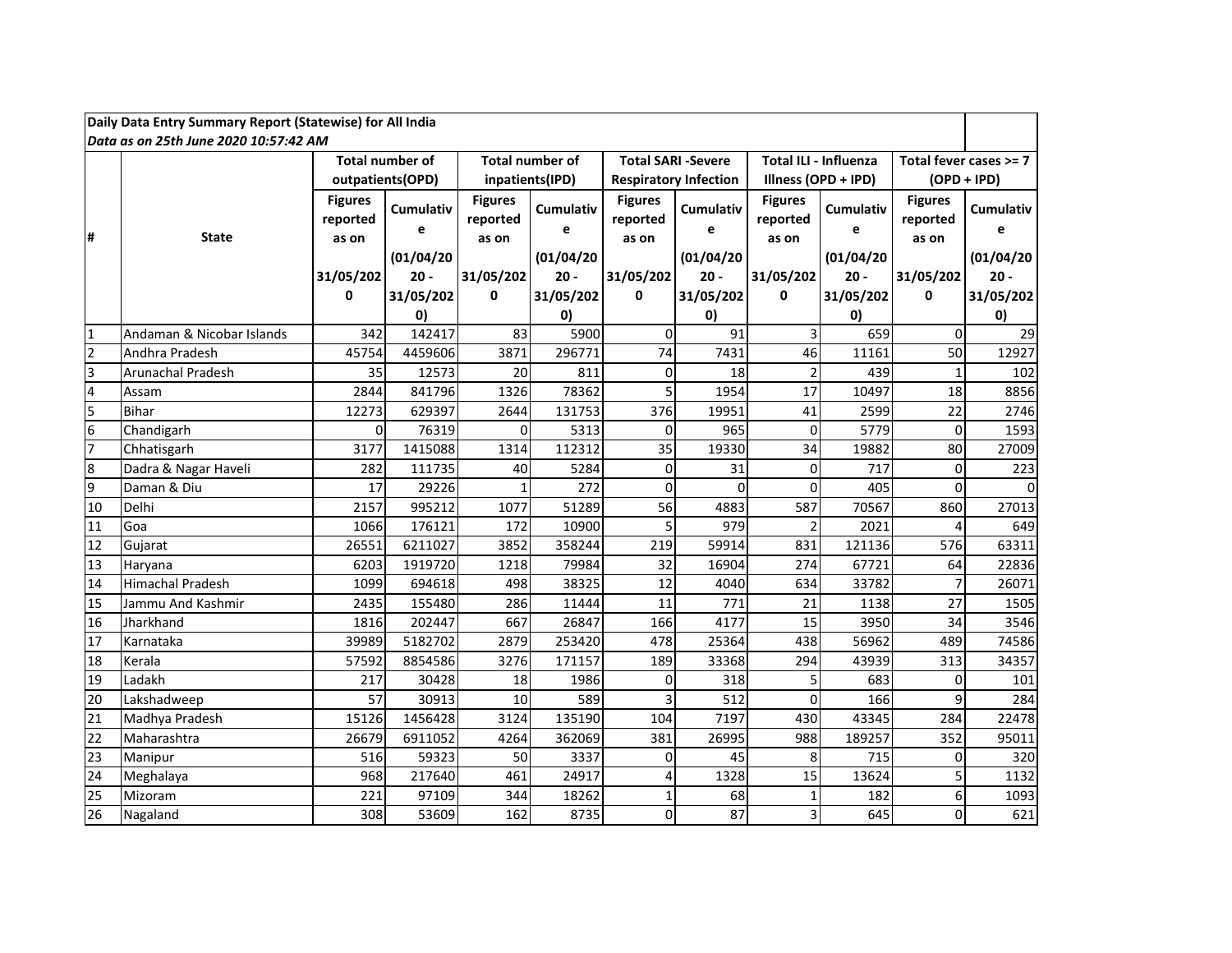|              |                   | <b>Total number of</b><br>outpatients(OPD) |                       |                                     | <b>Total number of</b><br>inpatients(IPD) |                                     | <b>Total SARI -Severe</b><br><b>Respiratory Infection</b> |                                     | <b>Total ILI - Influenza</b><br>Illness (OPD + IPD) | Total fever cases >= 7<br>$(OPD + IPD)$ |                      |
|--------------|-------------------|--------------------------------------------|-----------------------|-------------------------------------|-------------------------------------------|-------------------------------------|-----------------------------------------------------------|-------------------------------------|-----------------------------------------------------|-----------------------------------------|----------------------|
| l#           | <b>State</b>      | <b>Figures</b><br>reported<br>as on        | <b>Cumulativ</b><br>е | <b>Figures</b><br>reported<br>as on | <b>Cumulativ</b><br>е                     | <b>Figures</b><br>reported<br>as on | Cumulativ<br>e                                            | <b>Figures</b><br>reported<br>as on | Cumulativ<br>е                                      | <b>Figures</b><br>reported<br>as on     | Cumulativ            |
|              |                   | 31/05/202                                  | (01/04/20)<br>$20 -$  | 31/05/202                           | (01/04/20)<br>$20 -$                      | 31/05/202                           | (01/04/20)<br>$20 -$                                      | 31/05/202                           | (01/04/20)<br>$20 -$                                | 31/05/202                               | (01/04/20)<br>$20 -$ |
|              |                   | 0                                          | 31/05/202             | 0                                   | 31/05/202                                 | 0                                   | 31/05/202                                                 | 0                                   | 31/05/202                                           | 0                                       | 31/05/202            |
|              |                   |                                            | 0)                    |                                     | $\mathbf{0}$                              |                                     | 0)                                                        |                                     | 0)                                                  |                                         | $\mathbf{0}$         |
| 27           | Odisha            | 69250                                      | 6421530               | 6973                                | 420718                                    | 177                                 | 9624                                                      | 852                                 | 107838                                              | 304                                     | 27483                |
| 28           | Puducherry        | 3788                                       | 447582                | 145                                 | 5389                                      |                                     | 227                                                       | 50                                  | 8152                                                |                                         | 780                  |
| 29           | Punjab            | 2745                                       | 1684378               | 726                                 | 64157                                     |                                     | 4033                                                      | 289                                 | 54546                                               | 65                                      | 11134                |
| 30           | Rajasthan         | 65909                                      | 7984551               | 4681                                | 311843                                    | 1289                                | 158434                                                    | 2790                                | 524092                                              | 1371                                    | 110157               |
| 31           | <b>Sikkim</b>     | 209                                        | 74276                 | 18                                  | 9462                                      |                                     | 541                                                       |                                     | 1687                                                | 6                                       | 1340                 |
| 32           | <b>Tamil Nadu</b> | 101546                                     | 8909485               | 12060                               | 620619                                    | 104                                 | 11031                                                     | 179                                 | 50197                                               | 599                                     | 62128                |
| 33           | Telangana         | 8918                                       | 1024894               | 638                                 | 46627                                     | 67                                  | 12467                                                     | 51                                  | 13083                                               | 96                                      | 11104                |
| 34           | Tripura           | 1143                                       | 274158                | 583                                 | 38379                                     |                                     | 1815                                                      | 16                                  | 5248                                                | 6                                       | 1429                 |
| 35           | Uttarakhand       | 703                                        | 334331                | 160                                 | 17522                                     | 28                                  | 4319                                                      | 14                                  | 8639                                                |                                         | 7979                 |
| 36           | Uttar Pradesh     | 15094                                      | 2697771               | 4896                                | 298222                                    | 891                                 | 64300                                                     | 209                                 | 68737                                               | 593                                     | 142078               |
| 37           | West Bengal       |                                            | 453                   | 0                                   | 11                                        |                                     |                                                           |                                     |                                                     |                                         |                      |
| <b>Total</b> |                   | 517029                                     | 70819981              | 62537                               | 4026422                                   | 4719                                | 503512                                                    | 9140                                | 1544190                                             | 6250                                    | 804012               |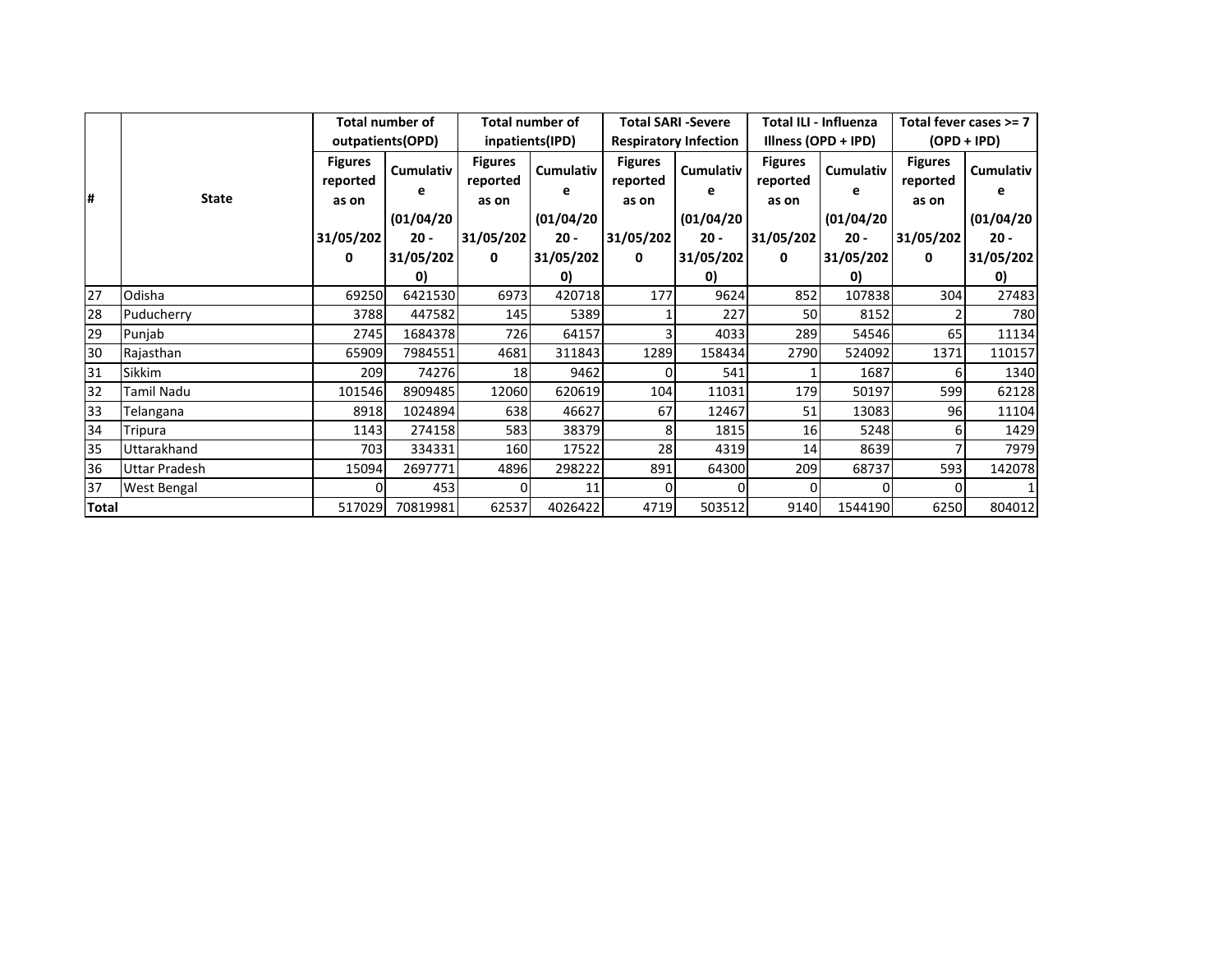|                         | Daily Data Entry Summary Report for All State of India |                                  |                             |                                  |                             |                                  |                                             |                                  |                                |                                  |                                |  |
|-------------------------|--------------------------------------------------------|----------------------------------|-----------------------------|----------------------------------|-----------------------------|----------------------------------|---------------------------------------------|----------------------------------|--------------------------------|----------------------------------|--------------------------------|--|
|                         | Data as on 17th July 2020 12:41:09 PM                  |                                  |                             |                                  |                             |                                  |                                             |                                  |                                |                                  |                                |  |
|                         |                                                        |                                  | <b>Total number of</b>      |                                  | <b>Total number of</b>      |                                  | <b>Total SARI -Severe Acute</b>             | Total ILI - Influenza Like       |                                |                                  | Total fever cases >= 7 Days    |  |
|                         |                                                        | outpatients(OPD)                 |                             | inpatients(IPD)                  |                             |                                  | <b>Respiratory Infection (OPD +</b><br>IPD) |                                  | Illness (OPD + IPD)            | $(OPD + IPD)$                    |                                |  |
| #SNo                    | <b>State</b>                                           | <b>Figures</b><br>reported as on | <b>Cumulative</b>           | <b>Figures</b><br>reported as on | <b>Cumulative</b>           | <b>Figures</b><br>reported as on | Cumulative                                  | <b>Figures</b><br>reported as on | <b>Cumulative</b>              | <b>Figures</b><br>reported as on | <b>Cumulative</b>              |  |
|                         |                                                        | 30/06/2020                       | (01/04/2020)<br>30/06/2020) | 30/06/2020                       | (01/04/2020)<br>30/06/2020) | 30/06/2020                       | $(01/04/2020 \cdot$<br>30/06/2020)          | 30/06/2020                       | $(01/04/2020 -$<br>30/06/2020) | 30/06/2020                       | $(01/04/2020 -$<br>30/06/2020) |  |
| $\overline{1}$          | Andaman & Nicobar Islands                              | 3853                             | 243741                      | 137                              | 9293                        | $\mathbf 0$                      | 131                                         | 23                               | 983                            | $\mathbf 0$                      | 59                             |  |
| $\overline{2}$          | Andhra Pradesh                                         | 92518                            | 7209214                     | 5592                             | 468392                      | 170                              | 11493                                       | 109                              | 14393                          | 100                              | 15314                          |  |
| $\overline{3}$          | Arunachal Pradesh                                      | 660                              | 33188                       | 24                               | 1768                        | $\mathbf{0}$                     | 42                                          | 18                               | 939                            | 15                               | 329                            |  |
| $\overline{4}$          | Assam                                                  | 14313                            | 1252686                     | 891                              | 108003                      | 6                                | 2145                                        | 121                              | 13175                          | 75                               | 11450                          |  |
| $\overline{\mathbf{5}}$ | <b>Bihar</b>                                           | 9873                             | 912669                      | 1071                             | 180889                      | 302                              | 31980                                       | 16                               | 3787                           | 6                                | 5340                           |  |
| $6\overline{6}$         | Chandigarh                                             | 7866                             | 400611                      | 406                              | 25284                       | 12                               | 2074                                        | 74                               | 11524                          | 44                               | 4701                           |  |
| $\overline{7}$          | Chhatisgarh                                            | 25220                            | 2038695                     | 1927                             | 165402                      | 117                              | 23479                                       | 190                              | 25069                          | 330                              | 35224                          |  |
| $\bf 8$                 | Dadra & Nagar Haveli                                   | 2001                             | 171052                      | 87                               | 8214                        | $\mathbf 0$                      | 31                                          | 5                                | 811                            | $\mathbf 0$                      | 373                            |  |
| $\overline{9}$          | Daman & Diu                                            | 270                              | 48572                       | $\overline{2}$                   | 455                         | $\Omega$                         | $\Omega$                                    | $\overline{2}$                   | 608                            | $\Omega$                         | $\Omega$                       |  |
| 10                      | Delhi                                                  | 15866                            | 1556873                     | 1385                             | 88861                       | 160                              | 9512                                        | 617                              | 103127                         | 815                              | 50290                          |  |
| 11                      | Goa                                                    | 4141                             | 295237                      | 170                              | 16047                       | 5                                | 1171                                        | 58                               | 3142                           | 8                                | 965                            |  |
| 12                      | Gujarat                                                | 117935                           | 9472818                     | 8424                             | 598637                      | 1048                             | 85367                                       | 1885                             | 168790                         | 1372                             | 119244                         |  |
| 13                      | Haryana                                                | 40945                            | 3040545                     | 1718                             | 131247                      | 255                              | 24248                                       | 961                              | 93311                          | 333                              | 32285                          |  |
| 14                      | <b>Himachal Pradesh</b>                                | 22808                            | 1334408                     | 973                              | 66982                       | 115                              | 8723                                        | 1399                             | 68440                          | $\overline{97}$                  | 29556                          |  |
| 15                      | Jammu And Kashmir                                      | 8537                             | 370297                      | 653                              | 24287                       | 18                               | 1371                                        | 35                               | 2055                           | 42                               | 2806                           |  |
| 16                      | Jharkhand                                              | 4240                             | 378726                      | 508                              | 45260                       | 82                               | 9199                                        | 120                              | 6329                           | 88                               | 6113                           |  |
| 17                      | Karnataka                                              | 113002                           | 8821465                     | 6051                             | 474639                      | 883                              | 46086                                       | 1698                             | 94603                          | 1943                             | 121611                         |  |
| 18                      | Kerala                                                 | 172909                           | 13696702                    | 3825                             | 285809                      | 569                              | 51495                                       | 1115                             | 73341                          | 752                              | 57285                          |  |
| 19                      | Ladakh                                                 | 444                              | 42801                       | 14                               | 2709                        | 6                                | 446                                         | $\overline{2}$                   | 803                            | $\Omega$                         | 116                            |  |
| 20                      | Lakshadweep                                            | 1462                             | 81201                       | 15                               | 1427                        | 24                               | 1135                                        | 22                               | 788                            | $\mathbf{1}$                     | 484                            |  |
| $\overline{21}$         | Madhya Pradesh                                         | 35150                            | 2541466                     | 3279                             | 248265                      | 66                               | 10079                                       | 1477                             | 73408                          | 778                              | 42978                          |  |
| 22                      | Maharashtra                                            | 129933                           | 10507133                    | 6699                             | 552043                      | 306                              | 39156                                       | 3208                             | 266578                         | 1514                             | 129502                         |  |
| 23                      | Manipur                                                | 1929                             | 105602                      | 67                               | 6312                        | $\mathbf 0$                      | 78                                          | 22                               | 1194                           | 8                                | 553                            |  |
| 24                      | Meghalaya                                              | 6837                             | 394540                      | 705                              | 45044                       | 35                               | 2027                                        | 336                              | 21315                          | 22                               | 1750                           |  |
| 25                      | Mizoram                                                | 397                              | 151009                      | 384                              | 30094                       | $\mathbf{0}$                     | 74                                          | $\mathbf 0$                      | 225                            | $\overline{7}$                   | 1466                           |  |
| 26                      | Nagaland                                               | 1845                             | 96341                       | 250                              | 15224                       | $\mathbf 0$                      | 123                                         | 11                               | 888                            | 5                                | 866                            |  |
| $\overline{27}$         | Odisha                                                 | 130889                           | 9910305                     | 8079                             | 666945                      | 94                               | 12343                                       | 1816                             | 150317                         | 402                              | 38933                          |  |
| 28                      | Puducherry                                             | 7417                             | 691841                      | 186                              | 10846                       | $\mathbf 0$                      | 287                                         | 143                              | 12216                          | 4                                | 991                            |  |
| 29                      | Punjab                                                 | 39985                            | 2715086                     | 1566                             | 106353                      | 18                               | 4727                                        | 706                              | 80143                          | 107                              | 15253                          |  |
| $\overline{30}$         | Rajasthan                                              | 147275                           | 12178000                    | 8640                             | 541561                      | 2183                             | 232008                                      | 4913                             | 673185                         | 791                              | 145270                         |  |
| 31                      | Sikkim                                                 | 1887                             | 120383                      | 221                              | 15366                       | $\mathbf{1}$                     | 716                                         | 28                               | 2672                           | 30                               | 2043                           |  |
| 32                      | <b>Tamil Nadu</b>                                      | 175845                           | 14720638                    | 11757                            | 1056388                     | 156                              | 14914                                       | 892                              | 71326                          | 1364                             | 88982                          |  |